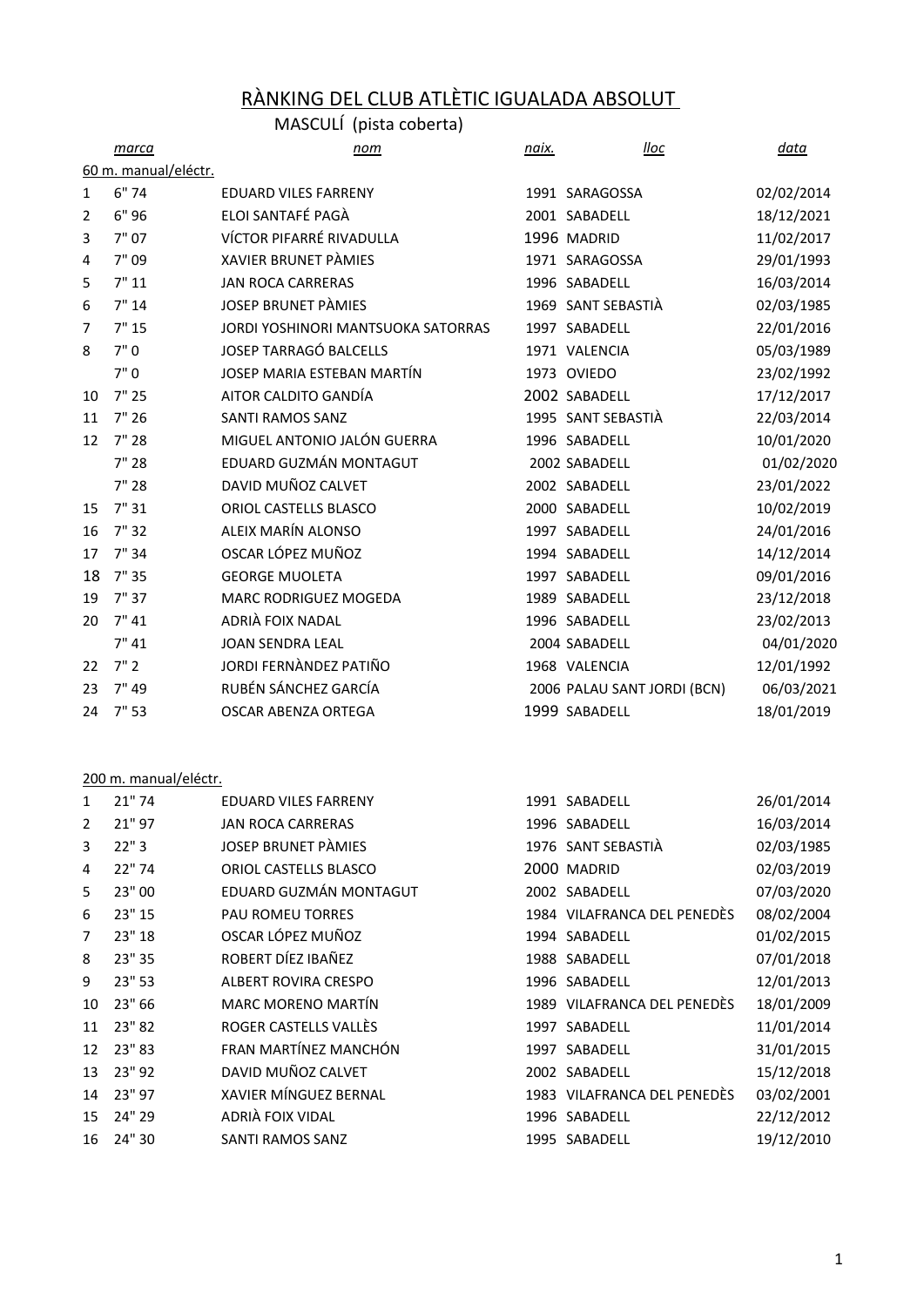| 1            | 50" 01     | <b>JAN ROCA CARRERAS</b>      | 1996 SABADELL               | 15/02/2015 |
|--------------|------------|-------------------------------|-----------------------------|------------|
| 2            | 50" 33     | ORIOL LÓPEZ PUJOL             | 2001 SABADELL               | 23/01/2022 |
| 3            | 50" 57     | MIGUEL ANTONIO JALÓN GUERRA   | 1996 SABADELL               | 10/01/2020 |
| 4            | 50" 60     | OSCAR LÓPEZ MUÑOZ             | 1994 SABADELL               | 30/01/2015 |
| 5            | 50"79      | MARC MORENO MARTÍN            | 1989 VILAFRANCA DEL PENEDÈS | 21/02/2010 |
| 6            | 51" 43     | ROGER CASTELLS VALLÈS         | 1997 VALENCIA               | 08/03/2014 |
| 7            | 51"85      | ORIOL CASTELLS BLASCO         | 2000 SABADELL               | 13/01/2019 |
| 8            | 51" 92     | ABEL DE LA VARGA PASTOR       | 1989 SABADELL               | 07/02/2016 |
| 9            | 52" 13     | <b>ALBERT ROVIRA CRESPO</b>   | 1996 SABADELL               | 09/02/2013 |
| 10           | 52" 19     | <b>GUILLEM CARNER CARRER</b>  | 1998 SABADELL               | 08/01/2017 |
| 11           | 52" 20     | <b>NIL CABELLO FUENTES</b>    | 2005 SABADELL               | 19/02/2022 |
| 12           | 52" 34     | SERGI NADAL TARRAGONA         | 1999 SABADELL               | 21/02/2016 |
| 13           | 52"89      | CARLES LÓPEZ RODRIGUEZ        | 1979 VILAFRANCA DEL PENEDÈS | 08/02/1997 |
| 14           | 53" 18     | ALBERT HERNÁNDEZ ESCOLAR      | 1993 SABADELL               | 14/01/2012 |
| 15           | 53" 41     | FRAN MARTÍNEZ MANCHÓN         | 1997 SABADELL               | 30/01/2015 |
| 16           | 53" 59     | <b>GERARD FARRÉ UROZ</b>      | 2002 SABADELL               | 11/01/2019 |
| 17           | 53" 77     | POL SANZ GALLEGO              | 2000 SABADELL               | 15/01/2017 |
| 18           | 56" 77     | RIDUAN BOULBAYEM RHARRABTI    | 2002 PALAU SANT JORDI (BCN) | 24/01/2021 |
| 800 m.       |            |                               |                             |            |
| $\mathbf{1}$ | 1' 51" 38  | <b>GUILLEM CARNER CARRER</b>  | 1998 ANTEQUERA              | 16/02/2019 |
| 2            | 1' 53" 30  | MARC MORENO MARTÍN            | 1989 SABADELL               | 03/02/2013 |
| 3            | 1' 53" 64  | DANIEL ABATE GARCIA ARDIACA   | 1994 ALLENDALE (USA)        | 14/02/2015 |
| 4            | 1' 54" 27  | IVÁN ALCALÀ IBAÑEZ            | 1991 SABADELL               | 19/02/2016 |
| 5            | 1' 58" 13  | ABEL DE LA VARGA PASTOR       | 1989 SABADELL               | 13/02/2016 |
| 6            | 1' 58" 63  | LAHACEN AIT ALIBOU OUAHDA     | 1996 SABADELL               | 17/01/2016 |
| 7            | 1' 59" 09  | FERRÁN PAU CAPDEVILA          | 1994 SABADELL               | 23/01/2011 |
| 8            | 1' 59" 99  | <b>GERARD FARRÉ UROZ</b>      | 2002 SABADELL               | 05/01/2019 |
| 9            | 2' 00" 24  | JAUME MARÍN GARRIGA           | 1996 SABADELL               | 12/01/2013 |
| 10           | 2' 00" 53  | RAMON LINARES PARAREDA        | 1992 SABADELL               | 23/01/2022 |
| 11           | 2' 00" 66  | RAFAEL HOMPANERA DÍAZ         | 1996 SABADELL               | 18/01/2015 |
| 12           | 2' 00" 88  | MARCEL ABAD ALEMANY           | 1999 SABADELL               | 24/01/2016 |
| 13           | 2' 02" 01  | ALBERT VALLÈS ROSICH          | 1984 VILAFRANCA DEL PENEDÈS | 03/02/2001 |
| 14           | 2' 02'' 4  | CARLES VARELA ALEMANY         | 1980 VILAFRANCA DEL PENEDÈS | 13/01/1996 |
| 15           | 2' 03'' 47 | <b>GERARD SURIOL ABIZANDA</b> | 2001 PALAU SANT JORDI (BCN) | 24/01/2021 |
|              | 1.500 m.   |                               |                             |            |
| $\mathbf{1}$ | 3' 43" 45  | VÍCTOR MONTANER NOVELLÓN      | 1986 VALENCIA               | 10/02/2007 |
| 2            | 3' 51'' 05 | <b>GUILLEM CARNER CARRER</b>  | 1998 SABADELL               | 03/02/2019 |
| 3            | 3' 53" 37  | <b>ABDELHAKIM HAMID</b>       | 1997 SABADELL               | 27/01/2019 |
| 4            | 3' 53" 51  | <b>ROGER VILA HERRADA</b>     | 1983 SABADELL               | 13/01/2013 |
| 5            | 3' 53" 73  | ALBERT NOGUERAS TARRERO       | 1992 VALENCIA               | 13/02/2016 |
| 6            | 3' 54" 86  | IVÁN ALCALÁ IBAÑEZ            | 1991 SABADELL               | 13/02/2016 |
| 7            | 3' 57" 57  | ABDESSAMAD OUKHELFEN          | 1998 SABADELL               | 04/02/2017 |
| 8            | 3' 59" 00  | RAMON LINARES PARAREDA        | 1992 SABADELL               | 23/01/2022 |
| 9            | 3' 59" 42  | <b>GERARD BOU CAPDEVILA</b>   | 2000 SABADELL               | 23/01/2022 |
| 10           | 3' 59" 68  | RAFAEL HOMPANERA DÍAZ         | 1996 SABADELL               | 11/01/2015 |
| 11           | 4' 00" 24  | MARC MORENO MARTÍN            | 1989 SABADELL               | 13/01/2013 |
| 12           | 4' 00" 81  | CARLOS GÓMEZ LOZANO           | 1994 SABADELL               | 23/01/2022 |
| 13           | 4' 00" 99  | ROGER ROCA DALMAU             | 1978 VILAFRANCA DEL PENEDÈS | 22/02/2003 |
| 14           | 4' 03" 92  | RIDUAN BOULBAYEM RHARRABTI    | 2002 SABADELL               | 04/01/2020 |

400 m.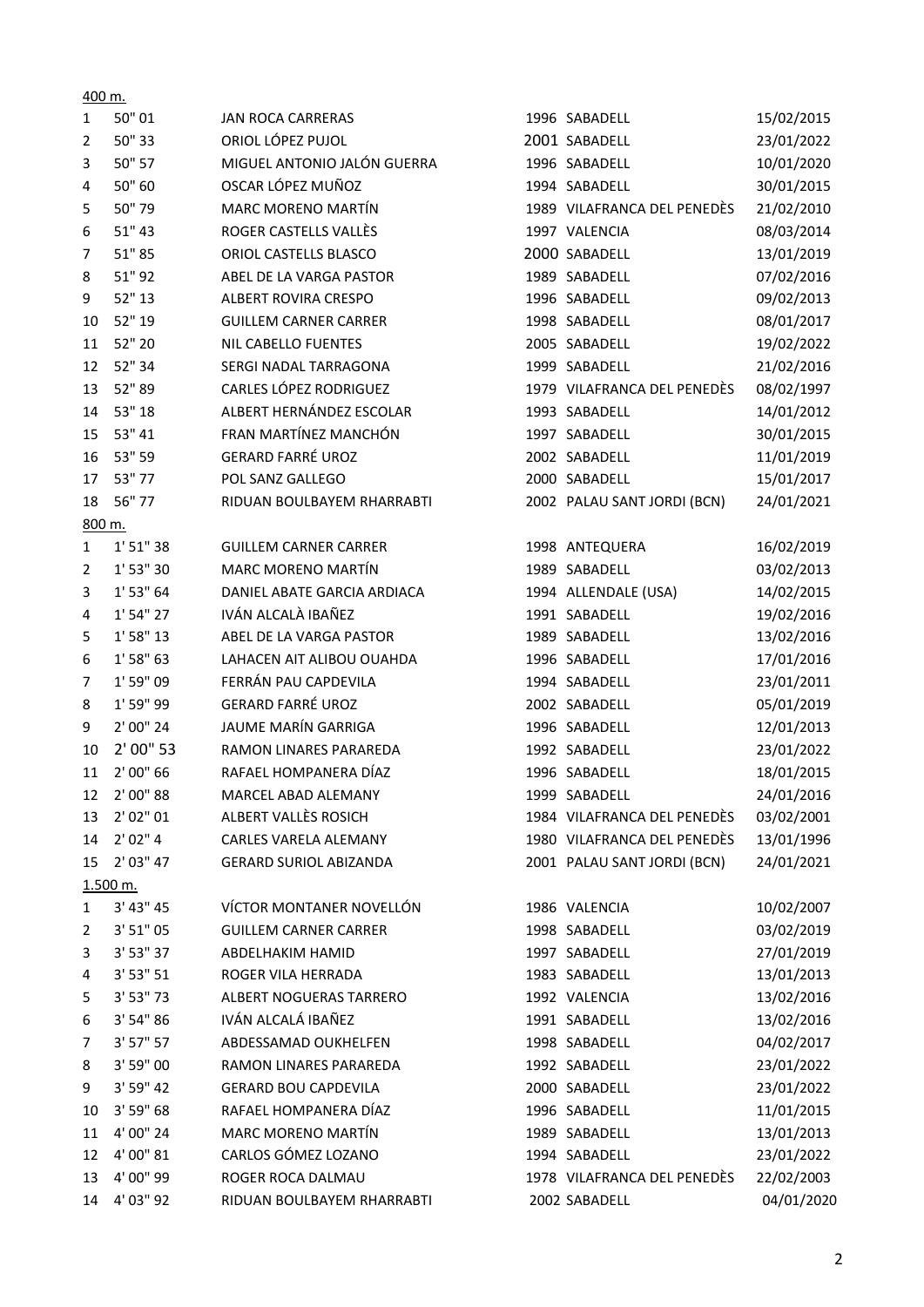| 15 4'04" 49 | JOSEP MARTÍNEZ CORTÉS | 1979 VILAFRANCA DEL PENEDÈS | 20/01/2008 |
|-------------|-----------------------|-----------------------------|------------|
| 16 4'11" 14 | AYOUB OUCHBAB         | 1998 SABADELL               | 28/01/2018 |
| 17 4'11" 34 | JAUME MARÍN GARRIGA   | 1996 SABADELL               | 13/01/2013 |
| 18 4'11" 94 | MARCEL ABAD ALEMANY   | 1999 SABADELL               | 07/02/2016 |

### 3.000 m.

| 1              | 8' 08" 11 | DANIEL ABATE GARCIA ARDIACA    | 1994 BLOOMINGTON (USA)      | 19/01/2018 |
|----------------|-----------|--------------------------------|-----------------------------|------------|
| $\overline{2}$ | 8' 11" 81 | VÍCTOR MONTANER NOVELLÓN       | 1986 VILAFRANCA DEL PENEDÈS | 21/01/2007 |
| 3              | 8' 13" 17 | ROGER ROCA DALMAU              | 1978 VALENCIA               | 14/02/2004 |
| 4              | 8' 13" 19 | LAHACEN AIT ALIBOU OUAHDA      | 1996 PALAU SANT JORDI (BCN) | 08/02/2021 |
| 5              | 8' 21" 07 | ROGER VILA HERRADA             | 1983 SABADELL               | 03/02/2013 |
| 6              | 8' 21" 18 | CARLES GOMEZ LOZANO            | 1994 SABADELL               | 06/02/2022 |
| $\overline{7}$ | 8' 22" 63 | <b>JOSEP MARTINEZ CORTÉS</b>   | 1979 VILAFRANCA DEL PENEDÈS | 08/02/2004 |
| 8              | 8' 25" 30 | ABDESSAMAD OUKHELFEN           | 1998 SABADELL               | 19/02/2017 |
| 9              | 8' 27" 30 | JOSEP ANTONI FERNÁNDEZ AGUADO  | 1971 VILAFRANCA DEL PENEDÈS | 20/01/1996 |
| 10             | 8' 28" 24 | IVÁN ZARCO ÀLVAREZ             | 1984 SABADELL               | 03/02/2013 |
| 11             | 8' 28" 56 | ROGER SÚRIA ASENSIO            | 2003 SABADELL               | 08/02/2022 |
| 12             | 8' 34" 80 | ABDELHAKIM HAMID               | 1997 SABADELL               | 04/01/2019 |
| 13             | 8' 34" 89 | <b>ALBERT NOGUERAS TARRERO</b> | 1992 SABADELL               | 17/01/2016 |
| 14             | 8' 36" 67 | <b>RAMON LINARES PARAREDA</b>  | 1992 PALAU SANT JORDI (BCN) | 07/02/2021 |
| 15             | 8' 39" 29 | RIDUAN BOULBAYEM RHARRABTI     | 2002 SABADELL               | 17/01/2020 |
| 16             | 8' 51" 03 | <b>GERARD BOU CAPDEVILA</b>    | 2000 SABADELL               | 06/02/2022 |
| 17             | 8' 54" 2  | <b>RAMON MIR FERRER</b>        | 1950 SABADELL               | 19/02/1972 |
| 18             | 8' 59" 20 | YASSIN KNIYA                   | 2002 PALAU SANT JORDI (BCN) | 21/02/2021 |
| 19             | 9' 01" 19 | <b>GUILLEM CARNER CARRER</b>   | 1998 SABADELL               | 21/02/2015 |
| 20             | 9' 03" 72 | RAFAEL HOMPANERA DÍAZ          | 1996 SABADELL               | 26/01/2014 |
| 21             | 9' 04" 33 | YASSIN HAMID                   | 1997 PALAU SANT JORDI (BCN) | 24/01/2021 |
|                |           |                                |                             |            |

### 3.000 m. marxa

| 1972 SABADELL  | 17/02/2018 |  |  |  |  |  |
|----------------|------------|--|--|--|--|--|
| 1971 SABADELL  | 17/02/2019 |  |  |  |  |  |
| 1927 VALENCIA  | 22/02/1992 |  |  |  |  |  |
| 5.000 m. marxa |            |  |  |  |  |  |
|                |            |  |  |  |  |  |

| - - - - - - - - - - - - - - - - - - |                            |                   |            |
|-------------------------------------|----------------------------|-------------------|------------|
| 1 26'10" 65                         | <b>JOSEP MARTÍ ARRIBAS</b> | 1972 BOMPAS (FRA) | 25/02/2018 |
|                                     |                            |                   |            |

#### 60 m. t. (1,067)

| $\mathbf{1}$   | 8"00  | XAVIER BRUNET PÀMIES           | 1971 SARAGOSSA              | 07/02/1993 |
|----------------|-------|--------------------------------|-----------------------------|------------|
| 2              | 8"09  | ELOI SANTAFÉ PAGÀ              | 2001 SABADELL               | 06/02/2022 |
| 3              | 8"22  | SANTI RAMOS SANZ               | 1995 MADRID                 | 12/02/2017 |
| $\overline{4}$ | 8" 47 | JOSEP MARIA ESTEBAN MARTÍN     | 1973 SARAGOSSA              | 13/02/1993 |
| 5              | 8"64  | JOEL BALTÀ YMBERNÓN            | 1974 BARCELONA - SANT JORDI | 03/03/1995 |
| 6              | 8"66  | JACINT SANTAMARIA PÉREZ        | 1962 SARAGOSSA              | 02/03/1980 |
| $7^{\circ}$    | 8"80  | DAVID MUÑOZ CALVET             | 2002 SALAMANCA              | 20/02/2022 |
| 8              | 8"6   | DAVID CABELLO PAÑELLA          | 1973 SARAGOSSA              | 24/02/1991 |
| 9              | 8"85  | <b>CRISTIAN SEVILLA MESTRE</b> | 1979 VILAFRANCA DEL PENEDÈS | 22/02/1998 |
| 10             | 8" 93 | ALBERT HERNÁNDEZ ESCOLAR       | 1993 SABADELL               | 27/01/2013 |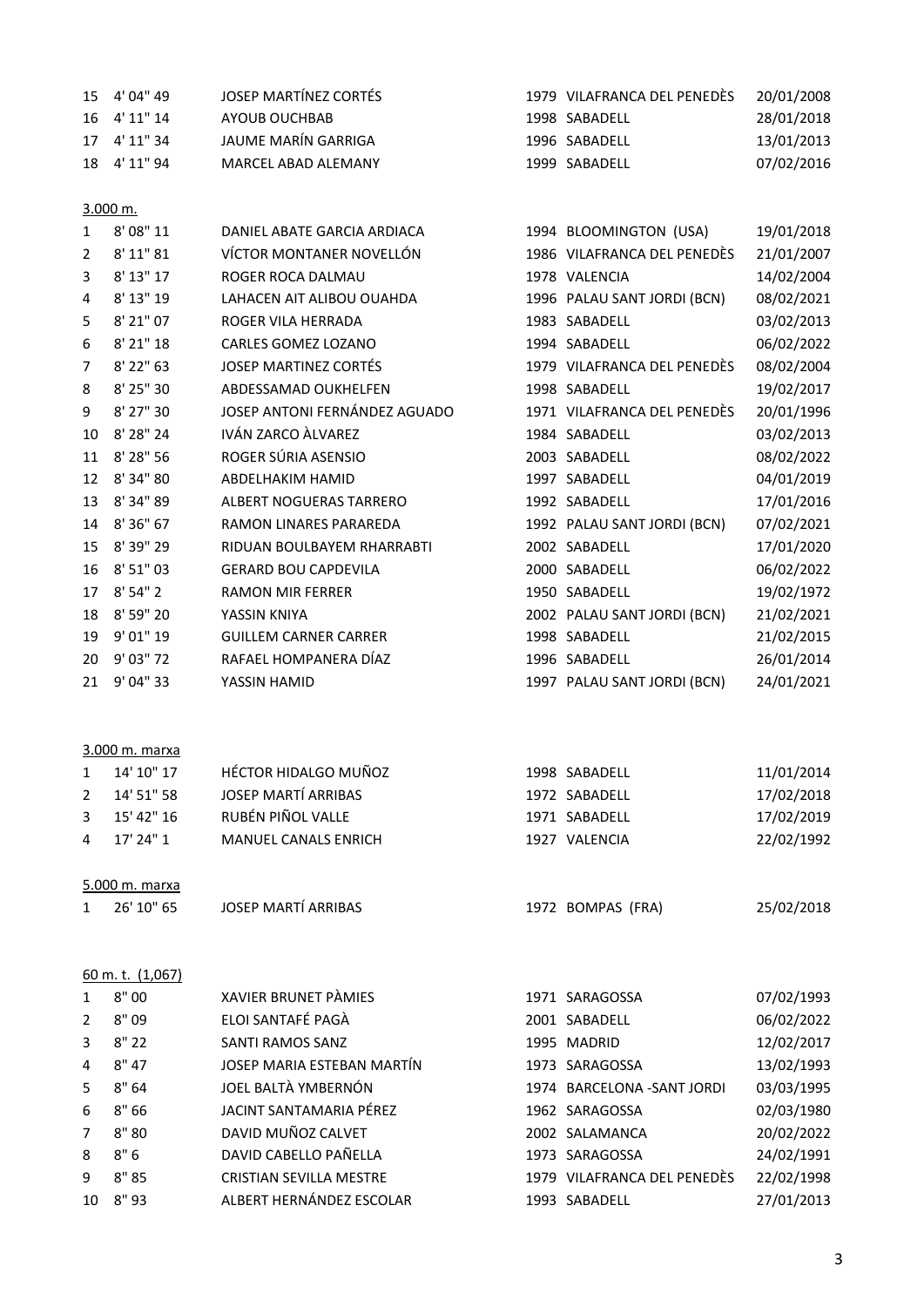| 11 8"99        | EDUARD FÁBREGAS PÉREZ  | 1997 SABADELL               | 11/01/2015 |
|----------------|------------------------|-----------------------------|------------|
| 12 9" 05       | HÉCTOR RAMOS GANDÍA    | 2000 SABADELL               | 05/01/2020 |
| 13 9"08        | XAVIER MÍNGUEZ BERNAL  | 1983 VILAFRANCA DEL PENEDÈS | 02/02/2003 |
| 14 9" 26       | ROBÍN CORRIÀ AINSLIE   | 1983 VILAFRANCA DEL PENEDÈS | 24/02/2002 |
| $15 \quad 9"4$ | JORDI FERNÀNDEZ PATIÑO | 1968 VALENCIA               | 12/01/1992 |

### Alçada

| $\mathbf{1}$   | 2, 18 | MARC SÁNCHEZ ALONSO               | 1995 SABADELL               | 13/02/2018 |
|----------------|-------|-----------------------------------|-----------------------------|------------|
| $\overline{2}$ | 2, 11 | XAVIER BRUNET PAMIES              | 1971 LA HAYA                | 05/02/1994 |
| 3              | 2,08  | EDUARD FÁBREGAS PÉREZ             | 1997 SABADELL               | 09/01/2016 |
|                | 2,08  | <b>HÉCTOR RAMOS GANDÍA</b>        | 2000 OURENSE                | 03/03/2018 |
| 5              | 2,03  | JORDI YOSHINORI MATSUOKA SATORRAS | 1996 SABADELL               | 08/03/2014 |
| 6              | 2,01  | POL ROCA CARRERAS                 | 2002 PALAU SANT JORDI (BCN) | 12/02/2021 |
| 7              | 1,98  | JACINT SANTAMARIA PÉREZ           | 1962 MADRID                 | 28/02/1981 |
| 8              | 1,96  | SANTI RAMOS SANZ                  | 1995 SABADELL               | 29/01/2017 |
| 9              | 1,93  | <b>ISAAC BALTÀ CLARAMUNT</b>      | 2004 SABADELL               | 18/12/2021 |
| 10             | 1,86  | <b>JOAN SENDRA LEAL</b>           | 2004 SABADELL               | 16/03/2019 |
|                | 1,86  | ELOI SANTAFÉ PAGÀ                 | 2001 SABADELL               | 15/01/2022 |
| 12             | 1,83  | DAVID MUÑOZ CALVET                | 2002 SALAMANCA              | 19/02/2022 |
| 13             | 1,80  | MIQUEL PINEDA MERINO              | 1998 SABADELL               | 21/01/2012 |
| 14             | 1,78  | PEDRO SÁNCHEZ-FORTUNY GRIMA       | 1962 SABADELL               | 03/02/1979 |
|                | 1,78  | <b>XAVIER RIBA SENDRA</b>         | 1986 VILAFRANCA DEL PENEDÈS | 19/01/2002 |
|                | 1,78  | ALBERT HERNÁNDEZ ESCOLAR          | 1993 SABADELL               | 27/02/2011 |

# Perxa

| 1              | 5, 10 | <b>IGOR BYCHKOV BYCHKOVA</b>      | 1987 SABADELL               | 23/01/2022 |
|----------------|-------|-----------------------------------|-----------------------------|------------|
| $\overline{2}$ | 4,80  | THEO RUIZ JOVER                   | 2001 PALAU SANT JORDI (BCN) | 07/02/2021 |
| 3              | 4, 40 | XAVIER BRUNET PÀMIES              | 1971 SARAGOSSA              | 30/01/1993 |
|                | 4,40  | DAVID MUÑOZ CALVET                | 2002 SABADELL               | 19/12/2021 |
|                | 4,40  | IAN ÁLVES QUERALTÓ                | 2005 SABADELL               | 19/02/2022 |
| 6              | 4,30  | ALEIX AGUSTÍ GUITART              | 1991 SABADELL               | 19/02/2011 |
|                | 4,30  | ELOI SANTAFÉ PAGÀ                 | 2001 VALENCIA               | 13/02/2021 |
| 8              | 4, 15 | JORDI CRESPO GAVILÁN              | 1986 VILAFRANCA DEL PENEDÈS | 27/02/2005 |
| 9              | 3,80  | SANTI RAMOS SANZ                  | 1995 SANT SEBASTIÀ          | 23/03/2014 |
| 10             | 3,75  | MARC MORENO MARTÍN                | 1989 SABADELL               | 19/02/2011 |
| 11             | 3,60  | JORDI FERNÁNDEZ PATIÑO            | 1968 VALENCIA               | 12/01/1992 |
| 12             | 3, 50 | JORDI YOSHINORI MATSUOKA SATORRAS | 1996 SABADELL               | 09/03/2014 |
| 13             | 3,41  | JAUME MALLÉN MONTOLIU             | 1984 SABADELL               | 01/02/2020 |
| 14             | 3, 35 | ALBERT HERNÁNDEZ ESCOLAR          | 1993 SABADELL               | 13/02/2011 |
| 15             | 3, 30 | MARC SÁNCHEZ ALONSO               | 1995 SABADELL               | 10/02/2013 |
| 16             | 3, 20 | ADRIÀ JUAREZ LOZANO               | 1994 SABADELL               | 08/01/2012 |
| 17             | 3, 10 | VICENTS PULIDO TORRALBA           | 1998 SABADELL               | 18/01/2015 |
|                |       |                                   |                             |            |

# Llargada

| 1 7,66   | JORDI YOSHINORI MATSUOKA SATORRAS | 1996 SABADELL               | 13/02/2016 |
|----------|-----------------------------------|-----------------------------|------------|
| 2, 7, 31 | DARÍO SIREROL JIMENEZ             | 1996 PALAU SANT JORDI (BCN) | 13/02/2021 |
| 3, 7, 17 | ALEIX MARÍN ALONSO                | 1997 SABADELL               | 28/01/2018 |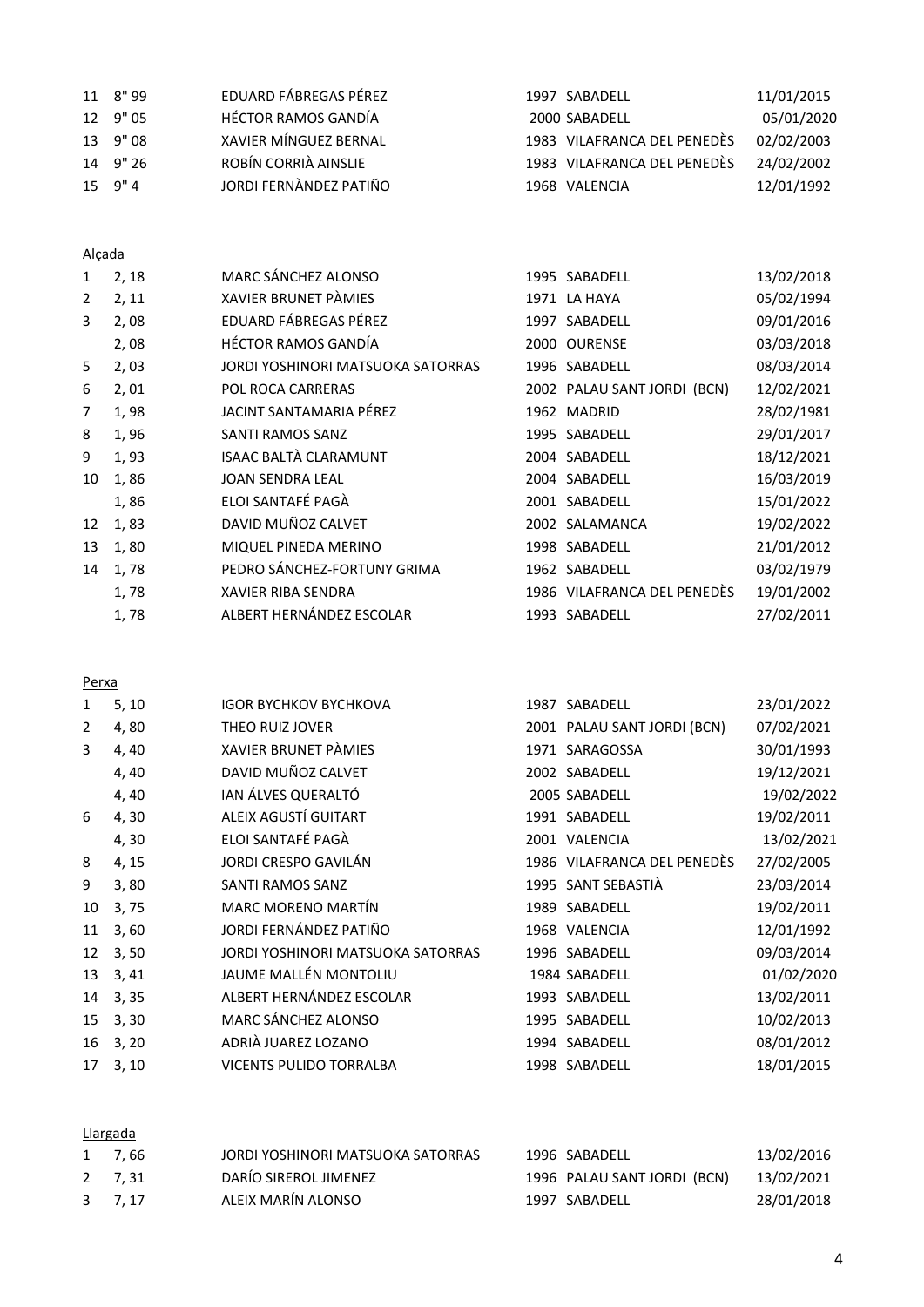| 4  | 7, 10    | XAVIER BRUNET PÀMIES        | 1971 SARAGOSSA              | 29/01/1993 |
|----|----------|-----------------------------|-----------------------------|------------|
| 5  | 7,08     | AÍTOR CALDITO GANDÍA        | 2002 VALENCIA               | 09/03/2019 |
| 6  | 6, 98    | ELOI SANTAFÉ PAGÀ           | 2001 VALENCIA               | 13/02/2021 |
| 7  | 6, 93    | DAVID MUÑOZ CALVET          | 2002 SALAMANCA              | 19/02/2022 |
| 8  | 6, 90    | JACINT SANTAMARIA PÉREZ     | 1962 MADRID                 | 28/02/1981 |
| 9  | 6,89     | SANTI RAMOS SANZ            | 1995 SABADELL               | 22/01/2017 |
|    | 6,89     | ROBERTO DIEZ IBAÑEZ         | 1988 SABADELL               | 13/02/2018 |
| 11 | 6, 82    | <b>JAUME MARSAL CUADRAS</b> | 1971 VILAFRANCA DEL PENEDÈS | 03/02/2002 |
| 12 | 6, 69    | DAVID TARRAGÓ PERELLÓ       | 1983 VILAFRANCA DEL PENEDÈS | 25/01/2004 |
| 13 | 6,66     | ORIOL CASTELLS BLASCO       | 2000 PALAU SANT JORDI (BCN) | 13/02/2021 |
| 14 | 6,50     | JORDI ALMIRALL CASANOVAS    | 1986 VILAFRANCA DEL PENEDÈS | 14/02/2004 |
|    | 6, 50    | <b>PAU ROMEU TORRES</b>     | 1984 VILAFRANCA DEL PENEDÈS | 14/02/2004 |
| 16 | 6, 47    | JOAN ENRIC OLIVA RAVENTÓS   | 1984 VILAFRANCA DEL PENEDÈS | 12/02/2005 |
| 17 | 6, 25    | MARC SÁNCHEZ ALONSO         | 1995 SABADELL               | 19/12/2010 |
| 18 | 6, 16    | JORDI FERNÁNDEZ PATIÑO      | 1968 VALLENCIA              | 11/01/1992 |
|    | 19 6, 11 | RUBÉN SÁNCHEZ GARCÍA        | 2006 PALAU SANT JORDI (BCN) | 06/03/2021 |

### Triple

| $\mathbf{1}$   | 15,38  | DARÍO SIREROL JIMENEZ             |      | 1996 SANT SEBASTIÀ          | 20/02/2016 |
|----------------|--------|-----------------------------------|------|-----------------------------|------------|
| $\overline{2}$ | 14,81  | JORDI YOSHINORI MATSUOKA SATORRAS |      | 1996 SABADELL               | 06/02/2016 |
| 3              | 14,07  | <b>JAUME MARSAL CUADRAS</b>       |      | 1977 VILAFRANCA DEL PENEDÈS | 03/02/2002 |
| 4              | 14,02  | MÁRIO PÉREZ MOLERO                |      | 2001 SABADELL               | 23/01/2022 |
| 5              | 13,87  | VÍCTOR DEL RIO ESCRIBANO          |      | 1995 SABADELL               | 13/01/2019 |
| 6              | 13, 73 | AITOR CALDITO GANDÍA              |      | 2002 SABADELL               | 11/02/2018 |
| 7              | 13,60  | ALEIX MARÍN ALONSO                | 1997 | SABADELL                    | 17/01/2015 |
| 8              | 13, 42 | JORDI ALMIRALL CASANOVAS          |      | 1986 VILAFRANCA DEL PENEDÈS | 01/02/2003 |
| 9              | 13, 40 | ORIOL CASTELLS BLASCO             | 2000 | SABADELL                    | 25/02/2017 |
| 10             | 13, 30 | JOSEP GALÍ ANDRÉS                 |      | 1961 SABADELL               | 26/01/1980 |
| 11             | 13, 29 | CARLES MÍNGUEZ BERNAL             |      | 1987 SABADELL               | 13/03/2011 |
| 12             | 13, 26 | DAVID TARRAGÓ PERELLÓ             |      | 1983 VILAFRANCA DEL PENEDÈS | 21/02/2010 |
| 13             | 13, 16 | ROBERTO DIEZ IBAÑEZ               |      | 1988 SABADELL               | 11/02/2018 |
| 14             | 12,71  | THEO RUIZ JOVER                   |      | 2001 SABADELL               | 04/01/2020 |
| 15             | 12,62  | <b>PAU ROMEU TORRES</b>           |      | 1984 VILAFRANCA DEL PENEDÈS | 03/02/2001 |
|                |        |                                   |      |                             |            |

### Pes (7,260)

| 1              | 13, 34 | JOSEP AGUSTÍ CAMATS CABRÉ    | 1968 SABADELL               | 05/02/2012 |
|----------------|--------|------------------------------|-----------------------------|------------|
| 2              | 13,09  | RAMON SÁNCHEZ PIQUÉ          | 1977 VILAFRANCA DEL PENEDÈS | 22/02/1998 |
| 3              | 12, 72 | ELOI SANTAFÉ PAGÀ            | 2001 SABADELL               | 06/02/2022 |
| 4              | 12,66  | XAVIER BRUNET PÀMIES         | 1971 SARAGOSSA              | 29/01/1993 |
| 5              | 12, 24 | FRANCESC ADRIÀ BERTRÁN MARTÍ | 1997 SABADELL               | 28/01/2018 |
| 6              | 11,81  | JOSEP MARIA LAGUNAS GALLEGO  | 1977 ANTEQUERA              | 07/03/2020 |
| $\overline{7}$ | 10,62  | DAVID MUÑOZ CALVET           | 2002 SALAMANCA              | 19/02/2022 |
| 8              | 10, 39 | JOAN SÁNCHEZ BERGADÀ         | 1975 SABADELL               | 09/01/2011 |
| 9              | 10,07  | JORDI FERNÁNDEZ PATIÑO       | 1968 VALENCIA               | 12/01/1992 |
| 10             | 7,95   | PEDRO PULIDO PACHECO         | 1963 VILAFRANCA DEL PENEDÈS | 13/02/2010 |
| 11             | 6,87   | FRANCESC SEGURA OLLÉ         | 1970 SABADELL               | 06/03/2016 |
|                |        |                              |                             |            |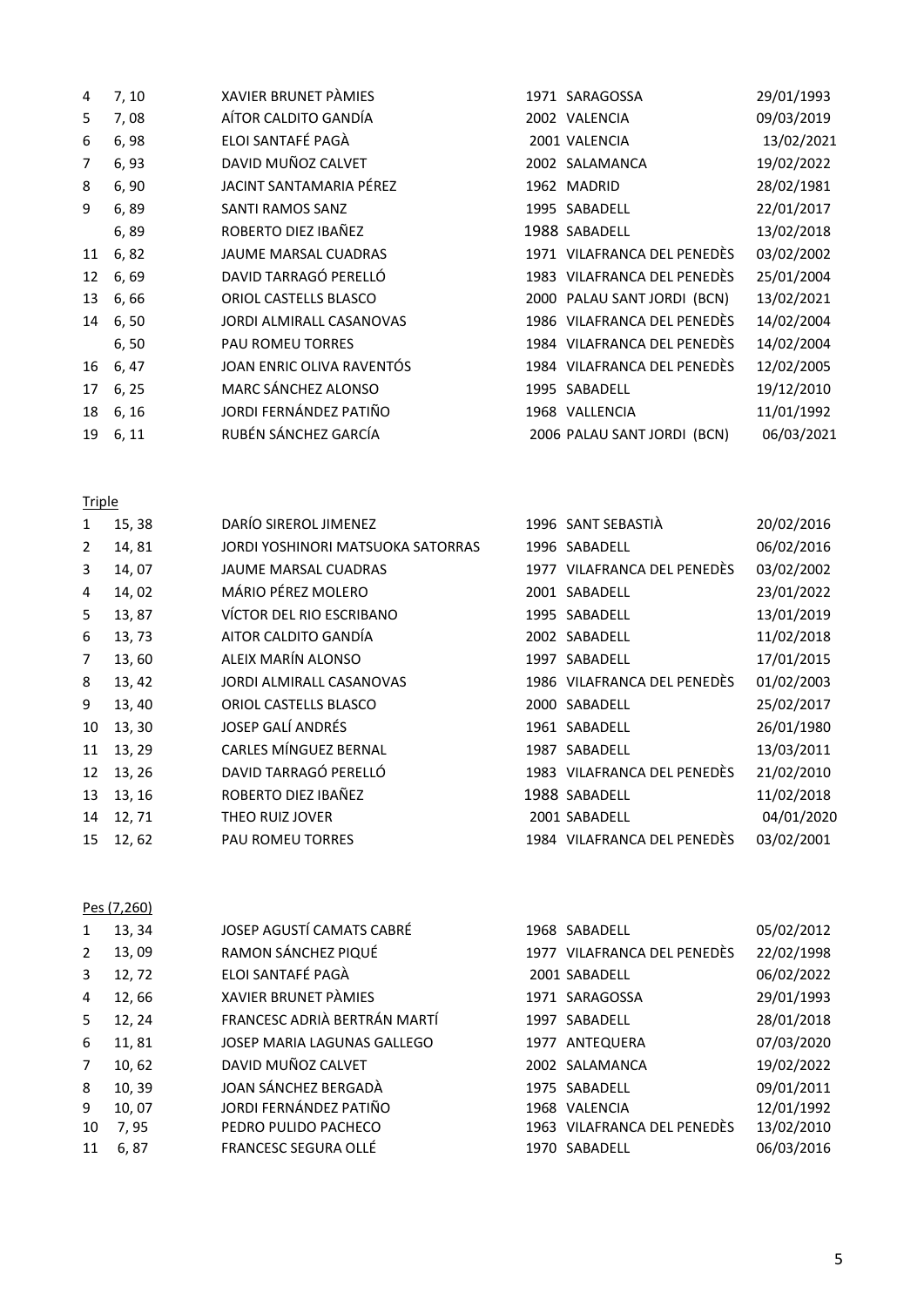|                | Heptatló ABSOLUT  |          |     |                          |                      |      |                                                      |                      |             |
|----------------|-------------------|----------|-----|--------------------------|----------------------|------|------------------------------------------------------|----------------------|-------------|
|                | 60 <sub>m</sub> . | llargada | pes |                          | alçada 60 m.t. Perxa |      | 1.000 m.                                             |                      |             |
| $\mathbf{1}$   | $5.654$ p.        |          |     | XAVIER BRUNET PÀMIES     |                      |      |                                                      | 1971 SARAGOSSA       | 29-30/01/93 |
|                | 7"09              | 7, 10    |     | 12, 66 2, 05 8" 15 4, 40 |                      |      | 2' 47" 39                                            |                      |             |
| $\overline{2}$ | 5.295 p.          |          |     | ELOI SANTAFÉ PAGÀ        |                      |      |                                                      | 2001 SABADELL        | 15-16/01/22 |
|                | 7"00              | 6,91     |     | 11,85 1,86               | 8"29                 | 4,30 | 2'53"13                                              |                      |             |
| 3              | 4.876 p.          |          |     | DAVID MUÑOZ CALVET       |                      |      |                                                      | 2002 SABADELL        | 18/19/12/21 |
|                | 7"32              | 6,72     |     | 10,51 1,77 9"11          |                      | 4,40 | 2'48"14                                              |                      |             |
| 4              | 4.042 p.          |          |     | JORDI FERNÁNDEZ PATIÑO   |                      |      |                                                      | 1968 VALENCIA        | 11-12/01/92 |
|                | 7"2               |          |     | 6, 16 10, 07 1, 75 9" 4  |                      | 3,60 | 3'18''6                                              |                      |             |
|                |                   |          |     |                          |                      |      |                                                      |                      |             |
|                |                   |          |     |                          |                      |      |                                                      |                      |             |
|                | Heptatló JUNIOR   |          |     |                          |                      |      | 60 m. Llargada pes(6) alçada 60 m.t.(1) perxa 1000m. |                      |             |
| $1 \quad$      | 5.037 p.          |          |     | ELOI SANTAFÉ PAGA        |                      |      |                                                      | 2001 SABADELL        | 12/01/2020  |
|                |                   |          |     |                          |                      |      | 7"17 6,26 11,85 1,81 8"03                            | 4, 20 2'57"43        |             |
| $\overline{2}$ | 5.006 p.          |          |     | SANTI RAMOS SANZ         |                      |      |                                                      | 1995 SANT SEBASTIÀ   | 23-24/03/14 |
|                |                   |          |     |                          |                      |      | $7''$ 26 - 6, 62 - 12, 33 - 1, 89 - 8" 27 -          | 3, 80 - 2' 58" 28    |             |
| 3              | 4.751 p.          |          |     |                          |                      |      | JORDI YOSHINORI MATSUOKA SATORRAS                    | 1996 SABADELL        | 9-10/03/14  |
|                |                   |          |     |                          |                      |      | $7''$ 35 - 6, 48 - 10, 73 - 2, 03 - 8″ 42 -          | 3, 50 - 3' 09" 57    |             |
| 4              | 4.217 p.          |          |     | MARC SÁNCHEZ ALONSO      |                      |      |                                                      | 1995 SABADELL        | 10-11/02/13 |
|                |                   |          |     |                          |                      |      | $7" 60 - 6, 17 - 9, 48 - 1, 99 - 9" 00 -$            | 3, 30 - 3' 19" 33    |             |
| 5              | 4.032 p.          |          |     |                          |                      |      | ALBERT HERNÁNDEZ ESCOLAR                             | 1993 SABADELL        | 12-13/02/12 |
|                |                   |          |     |                          |                      |      | $7" 61 - 5, 57 - 9, 50 - 1, 64 - 8" 72 -$            | $3, 30 - 2' 59'' 86$ |             |
| 6              | 3.869 p.          |          |     | <b>JAN ROCA CARRERAS</b> |                      |      |                                                      | 1996 SABADELL        | 9-10/03/14  |
|                |                   |          |     |                          |                      |      | $7''$ 28 - 5, 94 - 8, 82 - 1, 61 - 8" 80 -           | 2, 30 - 3' 03" 25    |             |

Heptatló JUVENIL

| $1$ 4.213 p. | DAVID MUÑOZ CALVET                                       | 2002 SABADELL | 23-24/02/19 |
|--------------|----------------------------------------------------------|---------------|-------------|
|              | $7" 54 - 5,38 - 11,39 - 1,66 - 9" 14 - 3,90 - 2' 54" 41$ |               |             |

Relleus 4 x 200 m.

| 1              | $1'$ 31" 15 | JORDI YOSHINORI - VÍCTOR PIFARRÉ - |          |            |
|----------------|-------------|------------------------------------|----------|------------|
|                |             | SANTI RAMOS - JAN ROCA             | SABADELL | 08/01/2017 |
| $\mathcal{P}$  | 1'31''78    | ALBERT HERNÁNDEZ - JAN ROCA -      |          |            |
|                |             | EDUARD VILES - JORDI YOSHINORI     | SABADELL | 20/01/2013 |
| 3              | 1' 33" 00   | OSCAR LOPEZ - JAN ROCA             |          |            |
|                |             | JORDI YOSHINORI - ALBERT HERNÁNDEZ | SABADELL | 17/01/2016 |
| 4              | 1'33''46    | ALBERT ROVIRA - OSCAR LÓPEZ -      |          |            |
|                |             | ROGER CASTELLS - JAN ROCA-         | SABADELL | 12/01/2014 |
| 5.             | $1'$ 33" 81 | ROGER CASTELLS - ALEIX MARÍN -     |          |            |
|                |             | GUILLEM CARNER - JAN ROCA.         | SABADELL | 18/01/2015 |
| 6              | $1'$ 35" 30 | JORDI YOSHINORI - SANTI RAMOS -    |          |            |
|                |             | JAN ROCA - ALBERT ROVIRA.          | SABADELL | 22/01/2012 |
| $\overline{7}$ | 1'36''62    | ALBERT ROVIRA - JORDI ALMIRALL -   |          |            |
|                |             | JORDI YOSHINORI - MARC MORENO      | SABADELL | 09/01/2011 |
| 8              | 1'38"29     | AITOR CALDITO - GUILLEM CARNER -   |          |            |
|                |             | ORIOL CASTELLS - DAVID MUÑOZ       | SABADELL | 15/01/2017 |